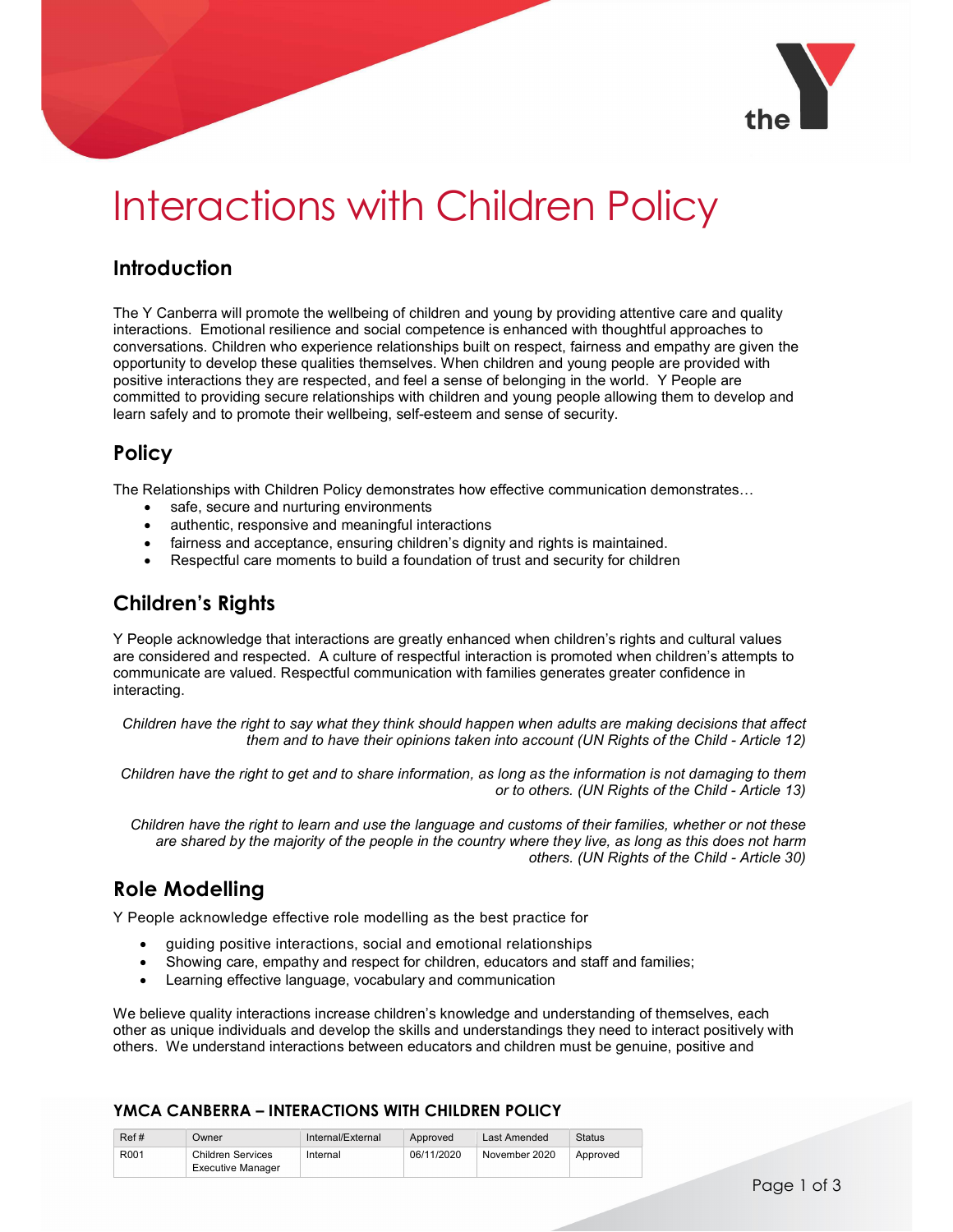

responsive and based on respect, fairness, acceptance and empathy. This is evident in conversations, communication, pedagogy, and planning for children and young people.

#### Y People will:

- Respond to children and young people in a fair and consistent manner showing we are sensitive to their attempts to initiate interactions and conversations and acknowledge each child's diversity in positive ways;
- Develop warm, trusting and respectful relationships with children and young people to develop their wellbeing, self-esteem and sense of security.
- Engage individually and in groups demonstrating they know children and young people's interests, strengths and needs.
- Developed a unique, reciprocal relationship with all children.
- Ensure care giving moments are opportunities for learning by engaging in relaxed and unhurried two way conversations.
- Encourage children and young people's communication by reasoning, predicting, reflecting, questioning processes modelling appropriate language.
- Support children to express their thoughts and feelings.
- Encourage and engage in reciprocal conversations to become attuned to children and young people's thoughts, ideas and feelings.
- Support the development of children's identity and social and emotional competence.
- Encourage children to make choices and decisions supporting their independence, agency and leadership skills.
- Support children's relationships by guiding behaviour sensitively using modelling, demonstration, questioning and problem solving strategies to promote mutual respect and social inclusion.
- Support children to regulate their own behaviour and negotiate social relationships
- Respect cultural differences in communication and consider alternative approaches to own.
- Encourage children and young people's participation in programmed experiences.
- Respect children as capable learners by including their perspectives in teaching, learning and assessment (ECA Code of Ethics, 2016)
- Use listening as a foundation for interactions and observation.
- Respond to children with energy, enthusiasm and interest.
- Provide time, space and opportunity for conversation and communication
- Sit and engage with children during meal times.
- Assist new children and young people to feel secure and settled in the service.
- Communicate and share changes to the routine, experiences or staffing
- Suspend judgement and provide undivided attention to children as they communicate.
- Dedicate time to reflect on their interactions within children.
- Use a variety of methods of communication including verbal, nonverbal, sign language and resources.
- Respectful approach children's play, to negotiate and support their decision making
- Provide learning environments to support children to use their imagination, conversation and collaboration to play independently.
- Plan rosters to develop continuity of staff to enhance relationships with children.

## Scope

Y Canberra People

Students and Volunteers.

#### YMCA CANBERRA – INTERACTIONS WITH CHILDREN POLICY

| Ref#             | Owner             | Internal/External | Approved   | Last Amended  | Status   |
|------------------|-------------------|-------------------|------------|---------------|----------|
| R <sub>001</sub> | Children Services | Internal          | 06/11/2020 | November 2020 | Approved |
|                  | Executive Manager |                   |            |               |          |